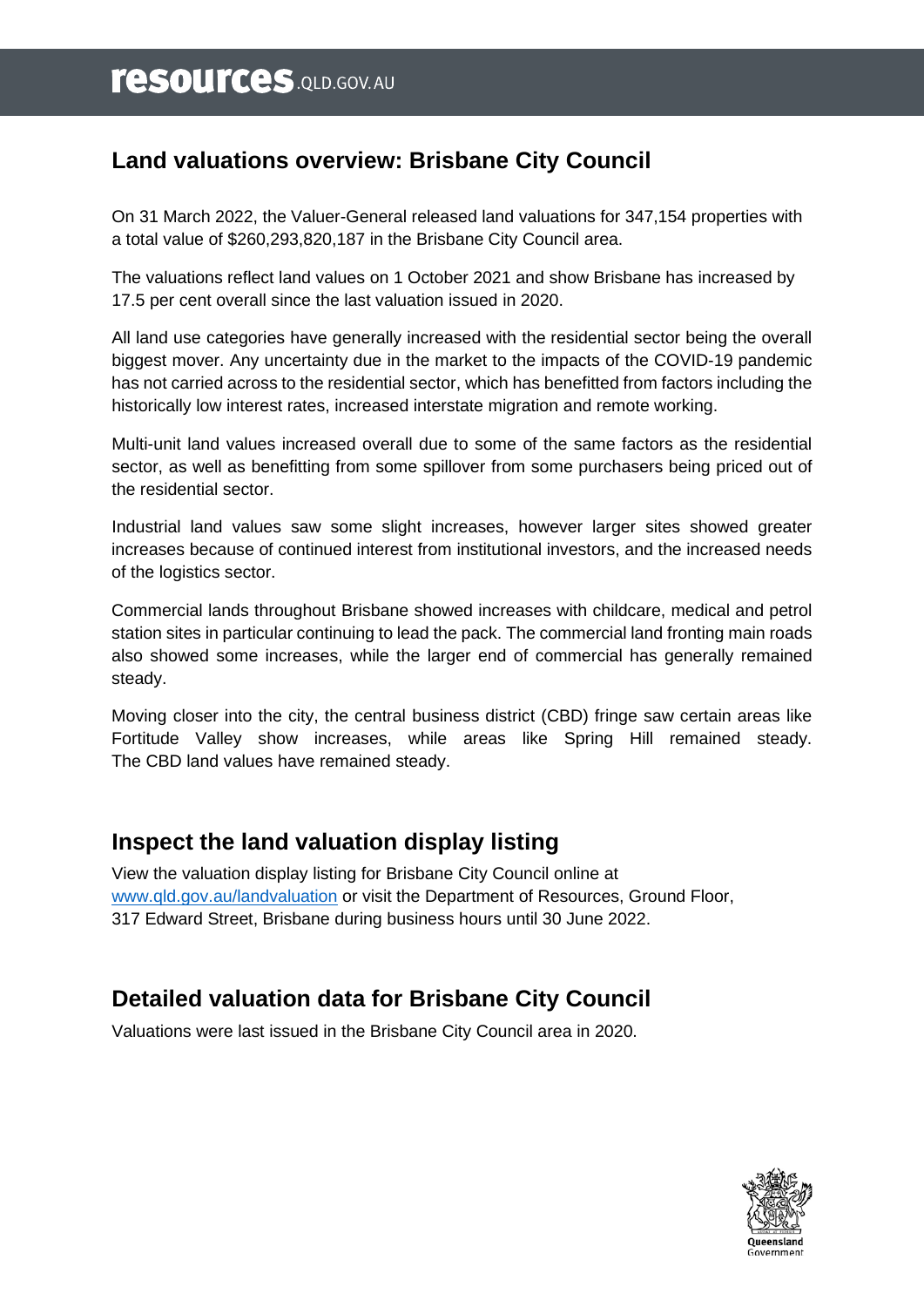

## **Property land use by total new value**

### **Residential land**

Table 1 below provides information on median values for residential land within the Brisbane City Council area.

| <b>Residential</b><br><b>localities</b> | <b>Previous</b><br>median value<br>as at<br>01/10/2019<br>\$) | <b>New median</b><br>value as at<br>01/10/2021<br>$($ \$) | <b>Change in</b><br>median value<br>(%) | <b>Number of</b><br>properties |
|-----------------------------------------|---------------------------------------------------------------|-----------------------------------------------------------|-----------------------------------------|--------------------------------|
| Acacia Ridge                            | 275,000                                                       | 330,000                                                   | 20.0                                    | 2,472                          |
| Albion                                  | 530,000                                                       | 680,000                                                   | 28.3                                    | 481                            |
| Alderley                                | 610,000                                                       | 770,000                                                   | 26.2                                    | 1,698                          |
| Algester                                | 375,000                                                       | 415,000                                                   | 10.7                                    | 2,649                          |
| Annerley                                | 550,000                                                       | 660,000                                                   | 20.0                                    | 2,308                          |
| Anstead                                 | 285,000                                                       | 370,000                                                   | 29.8                                    | 106                            |
| Archerfield                             | 275,000                                                       | 330,000                                                   | 20.0                                    | 225                            |
| Ascot                                   | 1,000,000                                                     | 1,300,000                                                 | 30.0                                    | 1,296                          |
| Ashgrove                                | 670,000                                                       | 810,000                                                   | 20.9                                    | 3,941                          |
| Aspley                                  | 425,000                                                       | 510,000                                                   | 20.0                                    | 3,973                          |
| Auchenflower                            | 670,000                                                       | 800,000                                                   | 19.4                                    | 1,159                          |
| <b>Bald Hills</b>                       | 300,000                                                       | 350,000                                                   | 16.7                                    | 2,498                          |
| Balmoral                                | 670,000                                                       | 800,000                                                   | 19.4                                    | 1,127                          |
| Banyo                                   | 370,000                                                       | 480,000                                                   | 29.7                                    | 2,221                          |
| Bardon                                  | 680,000                                                       | 820,000                                                   | 20.6                                    | 3,085                          |
| <b>Bellbowrie</b>                       | 237,500                                                       | 330,000                                                   | 39.0                                    | 1,746                          |
| <b>Belmont</b>                          | 460,000                                                       | 600,000                                                   | 30.4                                    | 1,169                          |
| <b>Boondall</b>                         | 325,000                                                       | 390,000                                                   | 20.0                                    | 3,146                          |
| <b>Bowen Hills</b>                      | 650,000                                                       | 780,000                                                   | 20.0                                    | 85                             |
| <b>Bracken Ridge</b>                    | 320,000                                                       | 360,000                                                   | 12.5                                    | 5,651                          |

#### **Table 1 - Median value of residential land**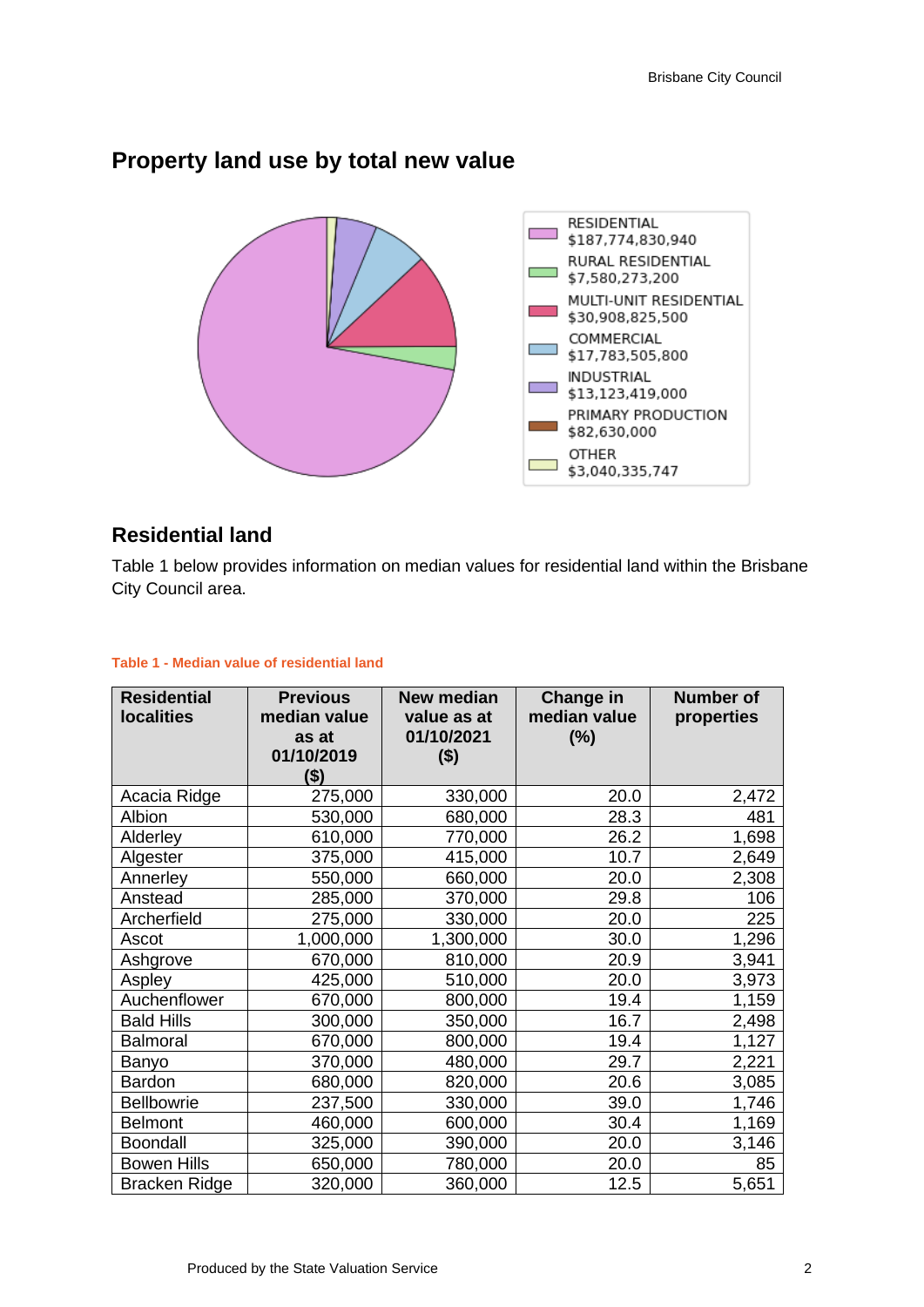| 410,000<br>18.3<br>Bridgeman<br>485,000<br>3,156<br>Downs<br><b>Brighton</b><br>370,000<br>445,000<br>20.3<br>3,568<br><b>Brisbane City</b><br>590,000<br>710,000<br>20.3<br>4<br><b>Brookfield</b><br>445,000<br>580,000<br>30.3<br>475<br>1,611<br><b>Bulimba</b><br>15.8<br>760,000<br>880,000<br>382,500<br>20.3<br><b>Bulwer</b><br>460,000<br>66<br>29.4<br><b>Burbank</b><br>340,000<br>440,000<br>Calamvale<br>20.5<br>4,102<br>415,000<br>500,000<br>Camp Hill<br>19.4<br>4,001<br>620,000<br>740,000<br>19.2<br>1,822<br><b>Cannon Hill</b><br>520,000<br>620,000<br>17.3<br>Carina<br>520,000<br>610,000<br>2,604<br>34.6<br>Carina Heights<br>520,000<br>700,000<br>1,601<br>Carindale<br>5,122<br>580,000<br>730,000<br>25.9<br>24.3<br>2,734<br>Carseldine<br>370,000<br>460,000<br>30.0<br>3,518<br><b>Chapel Hill</b><br>500,000<br>650,000<br>Chelmer<br>700,000<br>18.6<br>830,000<br>1,079<br>460,000<br>23.9<br>1,347<br>Chermside<br>570,000<br>Chermside<br>405,000<br>510,000<br>25.9<br>2,427<br>West<br>200,000<br>Chuwar<br>320,000<br>60.0<br>27<br>24.7<br>Clayfield<br>770,000<br>2,063<br>960,000<br><b>Coopers Plains</b><br>20.0<br>1,816<br>425,000<br>510,000<br>20.0<br>Coorparoo<br>650,000<br>780,000<br>3,538<br>Corinda<br>495,000<br>590,000<br>19.2<br>1,513<br>375,000<br>20.0<br>68<br>Cowan Cowan<br>450,000<br>1,333<br>10.8<br>325,000<br>360,000<br>Darra<br>330,000<br>30.3<br>1,506<br>430,000<br>Deagon<br>Doolandella<br>15.8<br>285,000<br>330,000<br>1,609<br>Drewvale<br>337,500<br>372,500<br>10.4<br>1,304<br>1,815<br>335,000<br>19.6<br><b>Durack</b><br>280,000<br>25.0<br>424<br><b>Dutton Park</b><br>680,000<br>850,000<br>1,280<br>20.7<br>East Brisbane<br>580,000<br>700,000<br>Eight Mile<br>460,000<br>570,000<br>23.9<br>3,539<br>Plains<br><b>Ellen Grove</b><br>157,500<br>81.0<br>285,000<br>730<br>9.4<br>1,400<br>530,000<br>580,000<br>Enoggera<br>20.0<br>2,760<br><b>Everton Park</b><br>425,000<br>510,000<br>Fairfield<br>530,000<br>24.5<br>831<br>660,000<br>375,000<br>450,000<br>1,871<br><b>Ferny Grove</b><br>20.0<br>Fig Tree<br>710,000<br>1,380<br>530,000<br>34.0<br>Pocket<br>280,000<br>Fitzgibbon<br>335,000<br>19.6<br>2,050<br>15.2<br>295,000<br><b>Forest Lake</b><br>340,000<br>7,737<br><b>Fortitude Valley</b><br>135<br>760,000<br>910,000<br>19.7 | <b>Residential</b><br><b>localities</b> | <b>Previous</b><br>median value<br>as at<br>01/10/2019<br>( \$) | <b>New median</b><br>value as at<br>01/10/2021<br>$($ \$) | <b>Change in</b><br>median value<br>(%) | <b>Number of</b><br>properties |
|-------------------------------------------------------------------------------------------------------------------------------------------------------------------------------------------------------------------------------------------------------------------------------------------------------------------------------------------------------------------------------------------------------------------------------------------------------------------------------------------------------------------------------------------------------------------------------------------------------------------------------------------------------------------------------------------------------------------------------------------------------------------------------------------------------------------------------------------------------------------------------------------------------------------------------------------------------------------------------------------------------------------------------------------------------------------------------------------------------------------------------------------------------------------------------------------------------------------------------------------------------------------------------------------------------------------------------------------------------------------------------------------------------------------------------------------------------------------------------------------------------------------------------------------------------------------------------------------------------------------------------------------------------------------------------------------------------------------------------------------------------------------------------------------------------------------------------------------------------------------------------------------------------------------------------------------------------------------------------------------------------------------------------------------------------------------------------------------------------------------------------------------------------------------------------------------------------------------------------------------------------------------------------------------------------------------------------------------------------|-----------------------------------------|-----------------------------------------------------------------|-----------------------------------------------------------|-----------------------------------------|--------------------------------|
|                                                                                                                                                                                                                                                                                                                                                                                                                                                                                                                                                                                                                                                                                                                                                                                                                                                                                                                                                                                                                                                                                                                                                                                                                                                                                                                                                                                                                                                                                                                                                                                                                                                                                                                                                                                                                                                                                                                                                                                                                                                                                                                                                                                                                                                                                                                                                       |                                         |                                                                 |                                                           |                                         |                                |
|                                                                                                                                                                                                                                                                                                                                                                                                                                                                                                                                                                                                                                                                                                                                                                                                                                                                                                                                                                                                                                                                                                                                                                                                                                                                                                                                                                                                                                                                                                                                                                                                                                                                                                                                                                                                                                                                                                                                                                                                                                                                                                                                                                                                                                                                                                                                                       |                                         |                                                                 |                                                           |                                         |                                |
|                                                                                                                                                                                                                                                                                                                                                                                                                                                                                                                                                                                                                                                                                                                                                                                                                                                                                                                                                                                                                                                                                                                                                                                                                                                                                                                                                                                                                                                                                                                                                                                                                                                                                                                                                                                                                                                                                                                                                                                                                                                                                                                                                                                                                                                                                                                                                       |                                         |                                                                 |                                                           |                                         |                                |
|                                                                                                                                                                                                                                                                                                                                                                                                                                                                                                                                                                                                                                                                                                                                                                                                                                                                                                                                                                                                                                                                                                                                                                                                                                                                                                                                                                                                                                                                                                                                                                                                                                                                                                                                                                                                                                                                                                                                                                                                                                                                                                                                                                                                                                                                                                                                                       |                                         |                                                                 |                                                           |                                         |                                |
|                                                                                                                                                                                                                                                                                                                                                                                                                                                                                                                                                                                                                                                                                                                                                                                                                                                                                                                                                                                                                                                                                                                                                                                                                                                                                                                                                                                                                                                                                                                                                                                                                                                                                                                                                                                                                                                                                                                                                                                                                                                                                                                                                                                                                                                                                                                                                       |                                         |                                                                 |                                                           |                                         |                                |
|                                                                                                                                                                                                                                                                                                                                                                                                                                                                                                                                                                                                                                                                                                                                                                                                                                                                                                                                                                                                                                                                                                                                                                                                                                                                                                                                                                                                                                                                                                                                                                                                                                                                                                                                                                                                                                                                                                                                                                                                                                                                                                                                                                                                                                                                                                                                                       |                                         |                                                                 |                                                           |                                         |                                |
|                                                                                                                                                                                                                                                                                                                                                                                                                                                                                                                                                                                                                                                                                                                                                                                                                                                                                                                                                                                                                                                                                                                                                                                                                                                                                                                                                                                                                                                                                                                                                                                                                                                                                                                                                                                                                                                                                                                                                                                                                                                                                                                                                                                                                                                                                                                                                       |                                         |                                                                 |                                                           |                                         |                                |
|                                                                                                                                                                                                                                                                                                                                                                                                                                                                                                                                                                                                                                                                                                                                                                                                                                                                                                                                                                                                                                                                                                                                                                                                                                                                                                                                                                                                                                                                                                                                                                                                                                                                                                                                                                                                                                                                                                                                                                                                                                                                                                                                                                                                                                                                                                                                                       |                                         |                                                                 |                                                           |                                         |                                |
|                                                                                                                                                                                                                                                                                                                                                                                                                                                                                                                                                                                                                                                                                                                                                                                                                                                                                                                                                                                                                                                                                                                                                                                                                                                                                                                                                                                                                                                                                                                                                                                                                                                                                                                                                                                                                                                                                                                                                                                                                                                                                                                                                                                                                                                                                                                                                       |                                         |                                                                 |                                                           |                                         |                                |
|                                                                                                                                                                                                                                                                                                                                                                                                                                                                                                                                                                                                                                                                                                                                                                                                                                                                                                                                                                                                                                                                                                                                                                                                                                                                                                                                                                                                                                                                                                                                                                                                                                                                                                                                                                                                                                                                                                                                                                                                                                                                                                                                                                                                                                                                                                                                                       |                                         |                                                                 |                                                           |                                         |                                |
|                                                                                                                                                                                                                                                                                                                                                                                                                                                                                                                                                                                                                                                                                                                                                                                                                                                                                                                                                                                                                                                                                                                                                                                                                                                                                                                                                                                                                                                                                                                                                                                                                                                                                                                                                                                                                                                                                                                                                                                                                                                                                                                                                                                                                                                                                                                                                       |                                         |                                                                 |                                                           |                                         |                                |
|                                                                                                                                                                                                                                                                                                                                                                                                                                                                                                                                                                                                                                                                                                                                                                                                                                                                                                                                                                                                                                                                                                                                                                                                                                                                                                                                                                                                                                                                                                                                                                                                                                                                                                                                                                                                                                                                                                                                                                                                                                                                                                                                                                                                                                                                                                                                                       |                                         |                                                                 |                                                           |                                         |                                |
|                                                                                                                                                                                                                                                                                                                                                                                                                                                                                                                                                                                                                                                                                                                                                                                                                                                                                                                                                                                                                                                                                                                                                                                                                                                                                                                                                                                                                                                                                                                                                                                                                                                                                                                                                                                                                                                                                                                                                                                                                                                                                                                                                                                                                                                                                                                                                       |                                         |                                                                 |                                                           |                                         |                                |
|                                                                                                                                                                                                                                                                                                                                                                                                                                                                                                                                                                                                                                                                                                                                                                                                                                                                                                                                                                                                                                                                                                                                                                                                                                                                                                                                                                                                                                                                                                                                                                                                                                                                                                                                                                                                                                                                                                                                                                                                                                                                                                                                                                                                                                                                                                                                                       |                                         |                                                                 |                                                           |                                         |                                |
|                                                                                                                                                                                                                                                                                                                                                                                                                                                                                                                                                                                                                                                                                                                                                                                                                                                                                                                                                                                                                                                                                                                                                                                                                                                                                                                                                                                                                                                                                                                                                                                                                                                                                                                                                                                                                                                                                                                                                                                                                                                                                                                                                                                                                                                                                                                                                       |                                         |                                                                 |                                                           |                                         |                                |
|                                                                                                                                                                                                                                                                                                                                                                                                                                                                                                                                                                                                                                                                                                                                                                                                                                                                                                                                                                                                                                                                                                                                                                                                                                                                                                                                                                                                                                                                                                                                                                                                                                                                                                                                                                                                                                                                                                                                                                                                                                                                                                                                                                                                                                                                                                                                                       |                                         |                                                                 |                                                           |                                         |                                |
|                                                                                                                                                                                                                                                                                                                                                                                                                                                                                                                                                                                                                                                                                                                                                                                                                                                                                                                                                                                                                                                                                                                                                                                                                                                                                                                                                                                                                                                                                                                                                                                                                                                                                                                                                                                                                                                                                                                                                                                                                                                                                                                                                                                                                                                                                                                                                       |                                         |                                                                 |                                                           |                                         |                                |
|                                                                                                                                                                                                                                                                                                                                                                                                                                                                                                                                                                                                                                                                                                                                                                                                                                                                                                                                                                                                                                                                                                                                                                                                                                                                                                                                                                                                                                                                                                                                                                                                                                                                                                                                                                                                                                                                                                                                                                                                                                                                                                                                                                                                                                                                                                                                                       |                                         |                                                                 |                                                           |                                         |                                |
|                                                                                                                                                                                                                                                                                                                                                                                                                                                                                                                                                                                                                                                                                                                                                                                                                                                                                                                                                                                                                                                                                                                                                                                                                                                                                                                                                                                                                                                                                                                                                                                                                                                                                                                                                                                                                                                                                                                                                                                                                                                                                                                                                                                                                                                                                                                                                       |                                         |                                                                 |                                                           |                                         |                                |
|                                                                                                                                                                                                                                                                                                                                                                                                                                                                                                                                                                                                                                                                                                                                                                                                                                                                                                                                                                                                                                                                                                                                                                                                                                                                                                                                                                                                                                                                                                                                                                                                                                                                                                                                                                                                                                                                                                                                                                                                                                                                                                                                                                                                                                                                                                                                                       |                                         |                                                                 |                                                           |                                         |                                |
|                                                                                                                                                                                                                                                                                                                                                                                                                                                                                                                                                                                                                                                                                                                                                                                                                                                                                                                                                                                                                                                                                                                                                                                                                                                                                                                                                                                                                                                                                                                                                                                                                                                                                                                                                                                                                                                                                                                                                                                                                                                                                                                                                                                                                                                                                                                                                       |                                         |                                                                 |                                                           |                                         |                                |
|                                                                                                                                                                                                                                                                                                                                                                                                                                                                                                                                                                                                                                                                                                                                                                                                                                                                                                                                                                                                                                                                                                                                                                                                                                                                                                                                                                                                                                                                                                                                                                                                                                                                                                                                                                                                                                                                                                                                                                                                                                                                                                                                                                                                                                                                                                                                                       |                                         |                                                                 |                                                           |                                         |                                |
|                                                                                                                                                                                                                                                                                                                                                                                                                                                                                                                                                                                                                                                                                                                                                                                                                                                                                                                                                                                                                                                                                                                                                                                                                                                                                                                                                                                                                                                                                                                                                                                                                                                                                                                                                                                                                                                                                                                                                                                                                                                                                                                                                                                                                                                                                                                                                       |                                         |                                                                 |                                                           |                                         |                                |
|                                                                                                                                                                                                                                                                                                                                                                                                                                                                                                                                                                                                                                                                                                                                                                                                                                                                                                                                                                                                                                                                                                                                                                                                                                                                                                                                                                                                                                                                                                                                                                                                                                                                                                                                                                                                                                                                                                                                                                                                                                                                                                                                                                                                                                                                                                                                                       |                                         |                                                                 |                                                           |                                         |                                |
|                                                                                                                                                                                                                                                                                                                                                                                                                                                                                                                                                                                                                                                                                                                                                                                                                                                                                                                                                                                                                                                                                                                                                                                                                                                                                                                                                                                                                                                                                                                                                                                                                                                                                                                                                                                                                                                                                                                                                                                                                                                                                                                                                                                                                                                                                                                                                       |                                         |                                                                 |                                                           |                                         |                                |
|                                                                                                                                                                                                                                                                                                                                                                                                                                                                                                                                                                                                                                                                                                                                                                                                                                                                                                                                                                                                                                                                                                                                                                                                                                                                                                                                                                                                                                                                                                                                                                                                                                                                                                                                                                                                                                                                                                                                                                                                                                                                                                                                                                                                                                                                                                                                                       |                                         |                                                                 |                                                           |                                         |                                |
|                                                                                                                                                                                                                                                                                                                                                                                                                                                                                                                                                                                                                                                                                                                                                                                                                                                                                                                                                                                                                                                                                                                                                                                                                                                                                                                                                                                                                                                                                                                                                                                                                                                                                                                                                                                                                                                                                                                                                                                                                                                                                                                                                                                                                                                                                                                                                       |                                         |                                                                 |                                                           |                                         |                                |
|                                                                                                                                                                                                                                                                                                                                                                                                                                                                                                                                                                                                                                                                                                                                                                                                                                                                                                                                                                                                                                                                                                                                                                                                                                                                                                                                                                                                                                                                                                                                                                                                                                                                                                                                                                                                                                                                                                                                                                                                                                                                                                                                                                                                                                                                                                                                                       |                                         |                                                                 |                                                           |                                         |                                |
|                                                                                                                                                                                                                                                                                                                                                                                                                                                                                                                                                                                                                                                                                                                                                                                                                                                                                                                                                                                                                                                                                                                                                                                                                                                                                                                                                                                                                                                                                                                                                                                                                                                                                                                                                                                                                                                                                                                                                                                                                                                                                                                                                                                                                                                                                                                                                       |                                         |                                                                 |                                                           |                                         |                                |
|                                                                                                                                                                                                                                                                                                                                                                                                                                                                                                                                                                                                                                                                                                                                                                                                                                                                                                                                                                                                                                                                                                                                                                                                                                                                                                                                                                                                                                                                                                                                                                                                                                                                                                                                                                                                                                                                                                                                                                                                                                                                                                                                                                                                                                                                                                                                                       |                                         |                                                                 |                                                           |                                         |                                |
|                                                                                                                                                                                                                                                                                                                                                                                                                                                                                                                                                                                                                                                                                                                                                                                                                                                                                                                                                                                                                                                                                                                                                                                                                                                                                                                                                                                                                                                                                                                                                                                                                                                                                                                                                                                                                                                                                                                                                                                                                                                                                                                                                                                                                                                                                                                                                       |                                         |                                                                 |                                                           |                                         |                                |
|                                                                                                                                                                                                                                                                                                                                                                                                                                                                                                                                                                                                                                                                                                                                                                                                                                                                                                                                                                                                                                                                                                                                                                                                                                                                                                                                                                                                                                                                                                                                                                                                                                                                                                                                                                                                                                                                                                                                                                                                                                                                                                                                                                                                                                                                                                                                                       |                                         |                                                                 |                                                           |                                         |                                |
|                                                                                                                                                                                                                                                                                                                                                                                                                                                                                                                                                                                                                                                                                                                                                                                                                                                                                                                                                                                                                                                                                                                                                                                                                                                                                                                                                                                                                                                                                                                                                                                                                                                                                                                                                                                                                                                                                                                                                                                                                                                                                                                                                                                                                                                                                                                                                       |                                         |                                                                 |                                                           |                                         |                                |
|                                                                                                                                                                                                                                                                                                                                                                                                                                                                                                                                                                                                                                                                                                                                                                                                                                                                                                                                                                                                                                                                                                                                                                                                                                                                                                                                                                                                                                                                                                                                                                                                                                                                                                                                                                                                                                                                                                                                                                                                                                                                                                                                                                                                                                                                                                                                                       |                                         |                                                                 |                                                           |                                         |                                |
|                                                                                                                                                                                                                                                                                                                                                                                                                                                                                                                                                                                                                                                                                                                                                                                                                                                                                                                                                                                                                                                                                                                                                                                                                                                                                                                                                                                                                                                                                                                                                                                                                                                                                                                                                                                                                                                                                                                                                                                                                                                                                                                                                                                                                                                                                                                                                       |                                         |                                                                 |                                                           |                                         |                                |
|                                                                                                                                                                                                                                                                                                                                                                                                                                                                                                                                                                                                                                                                                                                                                                                                                                                                                                                                                                                                                                                                                                                                                                                                                                                                                                                                                                                                                                                                                                                                                                                                                                                                                                                                                                                                                                                                                                                                                                                                                                                                                                                                                                                                                                                                                                                                                       |                                         |                                                                 |                                                           |                                         |                                |
|                                                                                                                                                                                                                                                                                                                                                                                                                                                                                                                                                                                                                                                                                                                                                                                                                                                                                                                                                                                                                                                                                                                                                                                                                                                                                                                                                                                                                                                                                                                                                                                                                                                                                                                                                                                                                                                                                                                                                                                                                                                                                                                                                                                                                                                                                                                                                       |                                         |                                                                 |                                                           |                                         |                                |
|                                                                                                                                                                                                                                                                                                                                                                                                                                                                                                                                                                                                                                                                                                                                                                                                                                                                                                                                                                                                                                                                                                                                                                                                                                                                                                                                                                                                                                                                                                                                                                                                                                                                                                                                                                                                                                                                                                                                                                                                                                                                                                                                                                                                                                                                                                                                                       |                                         |                                                                 |                                                           |                                         |                                |
|                                                                                                                                                                                                                                                                                                                                                                                                                                                                                                                                                                                                                                                                                                                                                                                                                                                                                                                                                                                                                                                                                                                                                                                                                                                                                                                                                                                                                                                                                                                                                                                                                                                                                                                                                                                                                                                                                                                                                                                                                                                                                                                                                                                                                                                                                                                                                       |                                         |                                                                 |                                                           |                                         |                                |
|                                                                                                                                                                                                                                                                                                                                                                                                                                                                                                                                                                                                                                                                                                                                                                                                                                                                                                                                                                                                                                                                                                                                                                                                                                                                                                                                                                                                                                                                                                                                                                                                                                                                                                                                                                                                                                                                                                                                                                                                                                                                                                                                                                                                                                                                                                                                                       |                                         |                                                                 |                                                           |                                         |                                |
|                                                                                                                                                                                                                                                                                                                                                                                                                                                                                                                                                                                                                                                                                                                                                                                                                                                                                                                                                                                                                                                                                                                                                                                                                                                                                                                                                                                                                                                                                                                                                                                                                                                                                                                                                                                                                                                                                                                                                                                                                                                                                                                                                                                                                                                                                                                                                       |                                         |                                                                 |                                                           |                                         |                                |
|                                                                                                                                                                                                                                                                                                                                                                                                                                                                                                                                                                                                                                                                                                                                                                                                                                                                                                                                                                                                                                                                                                                                                                                                                                                                                                                                                                                                                                                                                                                                                                                                                                                                                                                                                                                                                                                                                                                                                                                                                                                                                                                                                                                                                                                                                                                                                       |                                         |                                                                 |                                                           |                                         |                                |
|                                                                                                                                                                                                                                                                                                                                                                                                                                                                                                                                                                                                                                                                                                                                                                                                                                                                                                                                                                                                                                                                                                                                                                                                                                                                                                                                                                                                                                                                                                                                                                                                                                                                                                                                                                                                                                                                                                                                                                                                                                                                                                                                                                                                                                                                                                                                                       |                                         |                                                                 |                                                           |                                         |                                |
|                                                                                                                                                                                                                                                                                                                                                                                                                                                                                                                                                                                                                                                                                                                                                                                                                                                                                                                                                                                                                                                                                                                                                                                                                                                                                                                                                                                                                                                                                                                                                                                                                                                                                                                                                                                                                                                                                                                                                                                                                                                                                                                                                                                                                                                                                                                                                       |                                         |                                                                 |                                                           |                                         |                                |
|                                                                                                                                                                                                                                                                                                                                                                                                                                                                                                                                                                                                                                                                                                                                                                                                                                                                                                                                                                                                                                                                                                                                                                                                                                                                                                                                                                                                                                                                                                                                                                                                                                                                                                                                                                                                                                                                                                                                                                                                                                                                                                                                                                                                                                                                                                                                                       | Gaythorne                               | 480,000                                                         | 600,000                                                   | 25.0                                    | 675                            |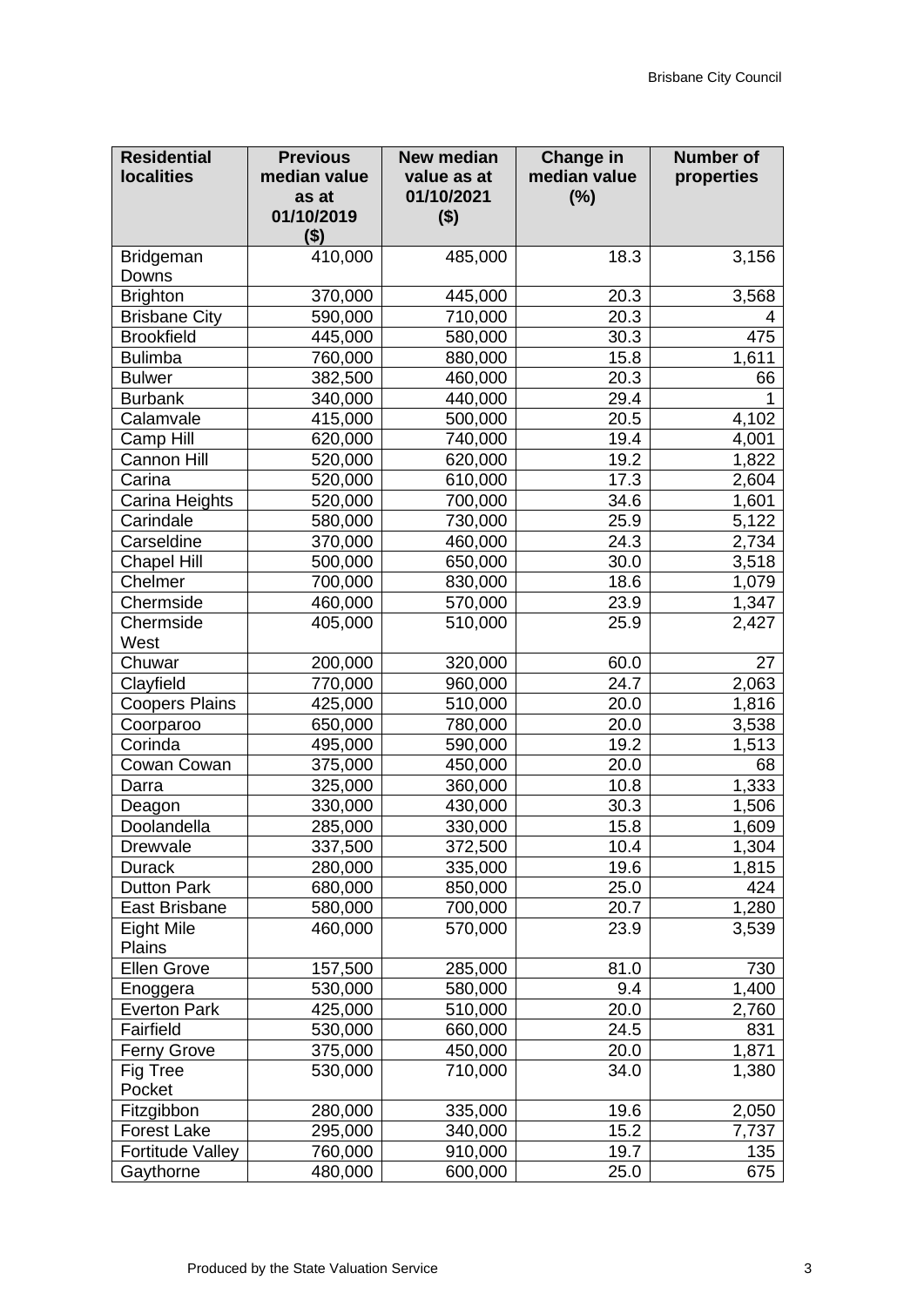| <b>Residential</b><br><b>localities</b> | <b>Previous</b><br>median value<br>as at | <b>New median</b><br>value as at<br>01/10/2021 | Change in<br>median value<br>(%) | <b>Number of</b><br>properties |
|-----------------------------------------|------------------------------------------|------------------------------------------------|----------------------------------|--------------------------------|
|                                         | 01/10/2019<br>( \$)                      | $($ \$)                                        |                                  |                                |
| Geebung                                 | 390,000                                  | 510,000                                        | 30.8                             | 1,727                          |
| Gordon Park                             | 580,000                                  | 750,000                                        | 29.3                             | 1,083                          |
| Graceville                              | 600,000                                  | 720,000                                        | 20.0                             | 1,578                          |
| Grange                                  | 720,000                                  | 910,000                                        | 26.4                             | 1,426                          |
| Greenslopes                             | 540,000                                  | 650,000                                        | 20.4                             | 1,631                          |
| Gumdale                                 | 470,000                                  | 540,000                                        | 14.9                             | 339                            |
| Hamilton                                | 910,000                                  | 1,200,000                                      | 31.9                             | 1,111                          |
| Hawthorne                               | 830,000                                  | 1,000,000                                      | 20.5                             | 1,375                          |
| Heathwood                               | 305,000                                  | 335,000                                        | 9.8                              | 1,412                          |
| Hemmant                                 | 330,000                                  | 365,000                                        | 10.6                             | 957                            |
| Hendra                                  | 670,000                                  | 830,000                                        | 23.9                             | 1,624                          |
| Herston                                 | 580,000                                  | 700,000                                        | 20.7                             | 405                            |
| <b>Highgate Hill</b>                    | 730,000                                  | 880,000                                        | 20.6                             | 1,065                          |
| <b>Holland Park</b>                     | 560,000                                  | 700,000                                        | 25.0                             | 2,712                          |
| <b>Holland Park</b><br>West             | 530,000                                  | 640,000                                        | 20.8                             | 2,031                          |
| Inala                                   | 237,500                                  | 285,000                                        | 20.0                             | 4,770                          |
| Indooroopilly                           | 620,000                                  | 790,000                                        | 27.4                             | 2,693                          |
| Jamboree                                | 350,000                                  | 405,000                                        | 15.7                             | 1,188                          |
| Heights                                 |                                          |                                                |                                  |                                |
| Jindalee                                | 350,000                                  | 405,000                                        | 15.7                             | 1,891                          |
| Kalinga                                 | 750,000                                  | 965,000                                        | 28.7                             | 624                            |
| Kangaroo Point                          | 620,000                                  | 740,000                                        | 19.4                             | 520                            |
| Karana Downs                            | 205,000                                  | 300,000                                        | 46.3                             | 906                            |
| Karawatha                               | 315,000                                  | 345,000                                        | 9.5                              | 49                             |
| Kedron                                  | 570,000                                  | 730,000                                        | 28.1                             | 2,538                          |
| <b>Kelvin Grove</b>                     | 570,000                                  | 660,000                                        | 15.8                             | 1,092                          |
| Kenmore                                 | 485,000                                  | 580,000                                        | 19.6                             | 3,288                          |
| Kenmore Hills                           | 520,000                                  | 680,000                                        | 30.8                             | 578                            |
| Keperra                                 | 395,000                                  | 510,000                                        | 29.1                             | 2,529                          |
| Kholo                                   | 185,000                                  | 310,000                                        | 67.6                             |                                |
| Kooringal                               | 200,000                                  | 240,000                                        | 20.0                             | 161                            |
| Kuraby                                  | 445,000                                  | 530,000                                        | 19.1                             | 2,338                          |
| Lota                                    | 410,000                                  | 440,000                                        | 7.3                              | 1,171                          |
| Lutwyche                                | 550,000                                  | 650,000                                        | 18.2                             | 527                            |
| MacGregor                               | 510,000                                  | 590,000                                        | 15.7                             | 1,781                          |
| Mackenzie                               | 450,000                                  | 590,000                                        | 31.1                             | 585                            |
| Manly                                   | 550,000                                  | 610,000                                        | 10.9                             | 1,356                          |
| Manly West                              | 420,000                                  | 460,000                                        | 9.5                              | 3,803                          |
| Mansfield                               | 490,000                                  | 610,000                                        | 24.5                             | 2,887                          |
| McDowall                                | 395,000                                  | 475,000                                        | 20.2                             | 2,408                          |
| Middle Park                             | 365,000                                  | 420,000                                        | 15.1                             | 1,349                          |
| Milton                                  | 610,000                                  | 780,000                                        | 27.9                             | 391                            |
| Mitchelton                              | 470,000                                  | 610,000                                        | 29.8                             | 2,805                          |
| Moggill                                 | 270,000                                  | 370,000                                        | 37.0                             | 1,513                          |
| Moorooka                                | 490,000                                  | 580,000                                        | 18.4                             | 3,002                          |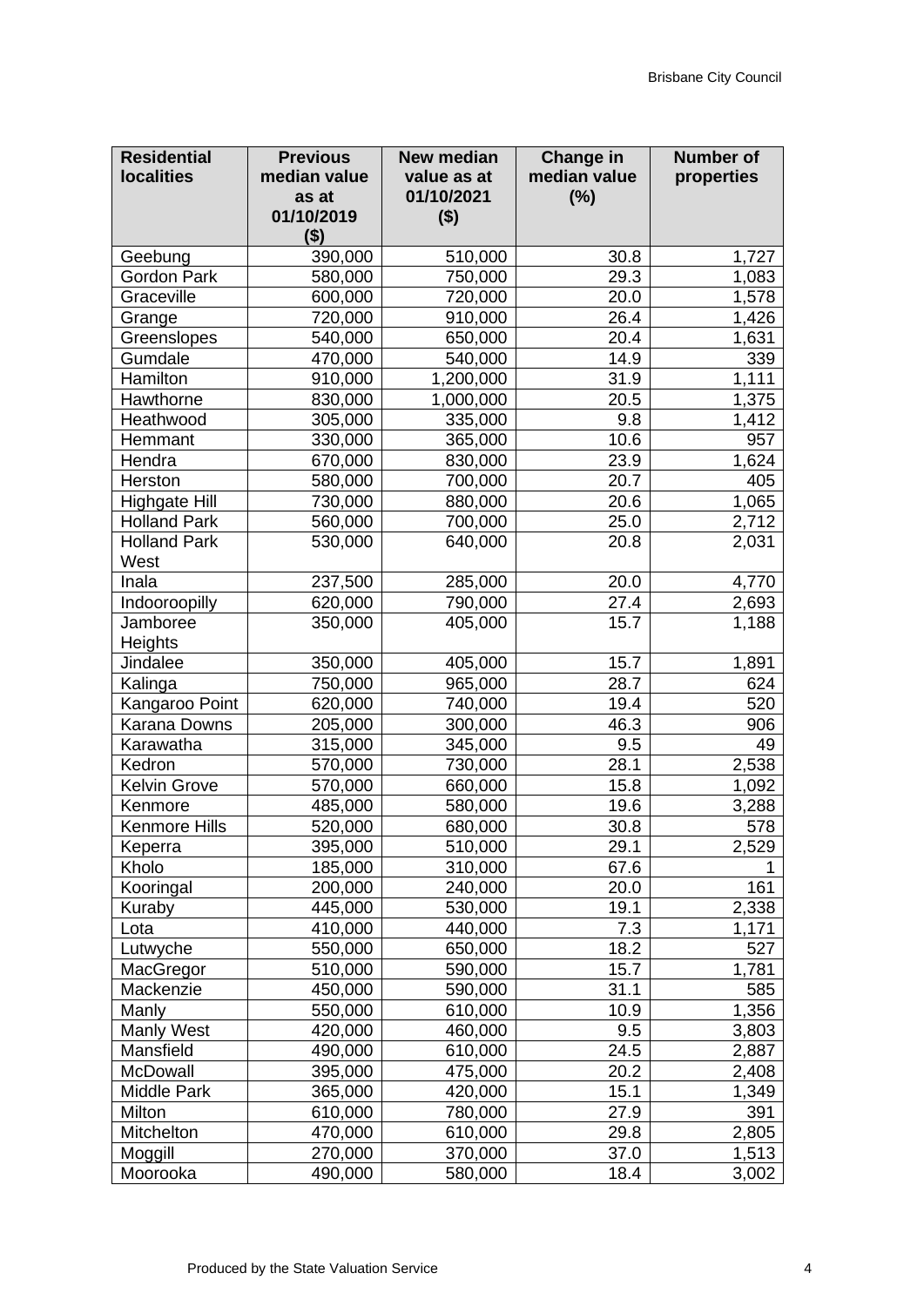| <b>Residential</b><br><b>localities</b> | <b>Previous</b><br>median value<br>as at<br>01/10/2019<br>( \$) | <b>New median</b><br>value as at<br>01/10/2021<br>$($ \$) | Change in<br>median value<br>(%) | <b>Number</b> of<br>properties |
|-----------------------------------------|-----------------------------------------------------------------|-----------------------------------------------------------|----------------------------------|--------------------------------|
| Moreton Island                          | 340,000                                                         | 410,000                                                   | 20.6                             |                                |
| Morningside                             | 570,000                                                         | 660,000                                                   | 15.8                             | 2,326                          |
| <b>Mount Crosby</b>                     | 227,500                                                         | 315,000                                                   | 38.5                             | 69                             |
| <b>Mount Gravatt</b>                    | 445,000                                                         | 570,000                                                   | 28.1                             | 952                            |
| <b>Mount Gravatt</b>                    | 490,000                                                         | 580,000                                                   | 18.4                             | 3,445                          |
| East                                    |                                                                 |                                                           |                                  |                                |
| Mount                                   | 590,000                                                         | 770,000                                                   | 30.5                             | 708                            |
| Ommaney                                 |                                                                 |                                                           |                                  |                                |
| Murarrie                                | 425,000                                                         | 520,000                                                   | 22.4                             | 1,357                          |
| Nathan                                  | 385,000                                                         | 500,000                                                   | 29.9                             | 273                            |
| New Farm                                | 1,050,000                                                       | 1,300,000                                                 | 23.8                             | 1,334                          |
| Newmarket                               | 670,000                                                         | 780,000                                                   | 16.4                             | 1,232                          |
| Newstead                                | 1,375,000                                                       | 1,450,000                                                 | 5.5                              |                                |
| Norman Park                             | 600,000                                                         | 720,000                                                   | 20.0                             | 1,900                          |
| Northgate                               | 440,000                                                         | 550,000                                                   | 25.0                             | 1,241                          |
| Nudgee                                  | 420,000                                                         | 440,000                                                   | 4.8                              | 1,470                          |
| Nudgee Beach                            | 460,000                                                         | 550,000                                                   | 19.6                             | 130                            |
| Nundah                                  | 480,000                                                         | 580,000                                                   | 20.8                             | 1,612                          |
| Oxley                                   | 370,000                                                         | 475,000                                                   | 28.4                             | 2,814                          |
| Paddington                              | 730,000                                                         | 890,000                                                   | 21.9                             | 2,607                          |
| Pallara                                 | 270,000                                                         | 310,000                                                   | 14.8                             | 1,936                          |
| Parkinson                               | 415,000                                                         | 500,000                                                   | 20.5                             | 3,093                          |
| <b>Petrie Terrace</b>                   | 540,000                                                         | 650,000                                                   | 20.4                             | 408                            |
| Pinjarra Hills                          | 222,500                                                         | 290,000                                                   | 30.3                             |                                |
| Pinkenba                                | 295,000                                                         | 340,000                                                   | 15.2                             | 122                            |
| Pullenvale                              | 295,000                                                         | 385,000                                                   | 30.5                             | 9                              |
| <b>Red Hill</b>                         | 650,000                                                         | 720,000                                                   | 10.8                             | 1,626                          |
| <b>Richlands</b>                        | 275,000                                                         | 330,000                                                   | 20.0                             | 516                            |
| <b>Riverhills</b>                       | 305,000                                                         | 350,000                                                   | 14.8                             | 1,371                          |
| Robertson                               | 700,000                                                         | 840,000                                                   | 20.0                             | 1,186                          |
| Rochedale                               | 450,000                                                         | 520,000                                                   | 15.6                             | 1,507                          |
| Rocklea                                 | 270,000                                                         | 325,000                                                   | 20.4                             | 629                            |
| Runcorn                                 | 395,000                                                         | 455,000                                                   | 15.2                             | 3,589                          |
| Salisbury                               | 415,000                                                         | 540,000                                                   | 30.1                             | 2,313                          |
| Sandgate                                | 430,000                                                         | 535,000                                                   | 24.4                             | 1,518                          |
| Seven Hills                             | 680,000                                                         | 750,000                                                   | 10.3                             | 791                            |
| Seventeen Mile                          | 375,000                                                         | 490,000                                                   | 30.7                             | 901                            |
| Rocks                                   |                                                                 |                                                           |                                  |                                |
| Sherwood                                | 660,000                                                         | 740,000                                                   | 12.1                             | 1,397                          |
| Shorncliffe                             | 485,000                                                         | 630,000                                                   | 29.9                             | 649                            |
| Sinnamon Park                           | 460,000                                                         | 520,000                                                   | 13.0                             | 1,950                          |
| South Brisbane                          | 670,000                                                         | 800,000                                                   | 19.4                             | 288                            |
| <b>Spring Hill</b>                      | 640,000                                                         | 770,000                                                   | 20.3                             | 491                            |
| St Lucia                                | 795,000                                                         | 930,000                                                   | 17.0                             | 1,506                          |
| <b>Stafford</b>                         | 485,000                                                         | 630,000                                                   | 29.9                             | 2,106                          |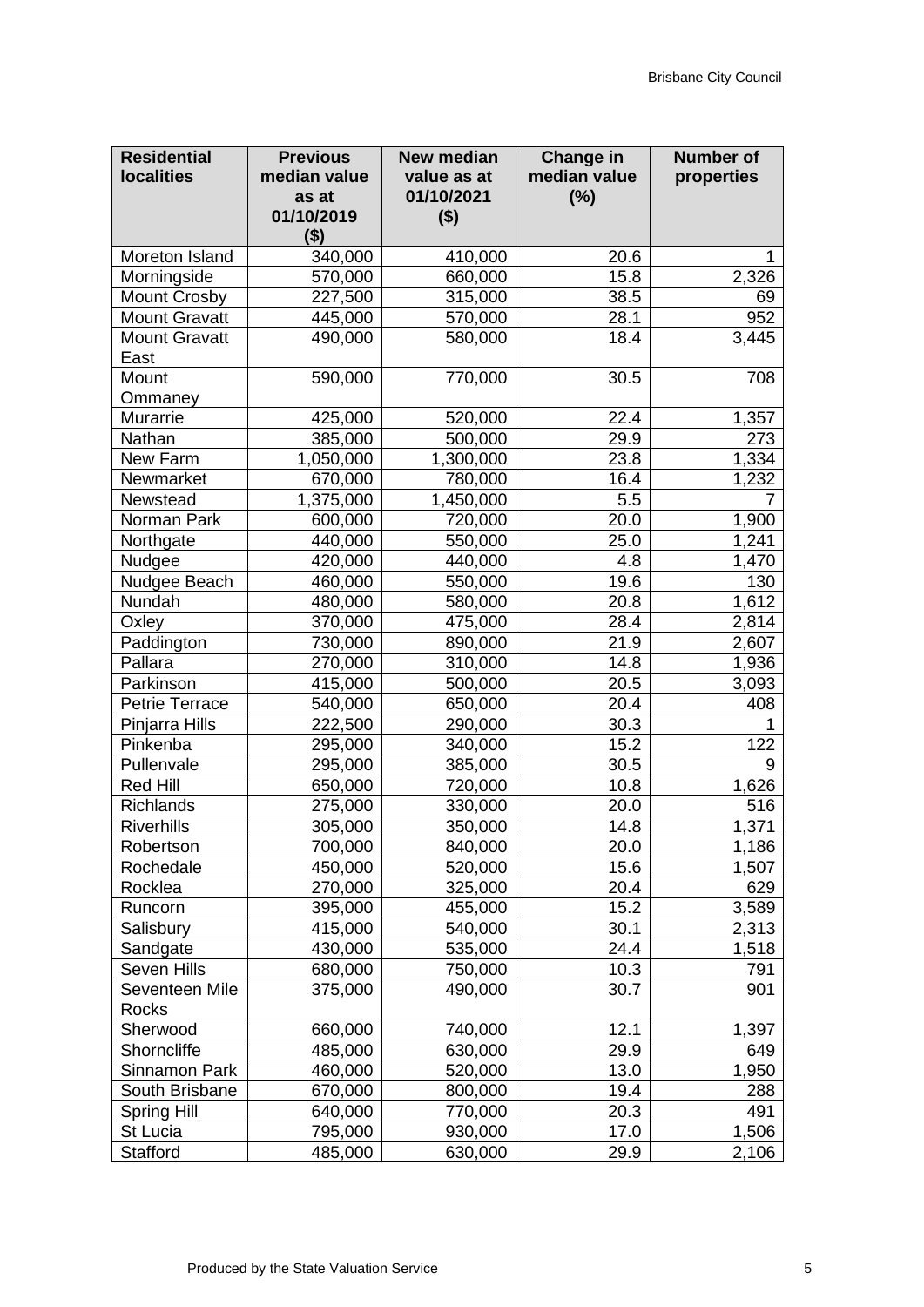| <b>Residential</b><br><b>localities</b> | <b>Previous</b><br>median value<br>as at<br>01/10/2019 | <b>New median</b><br>value as at<br>01/10/2021<br>$($ \$) | <b>Change in</b><br>median value<br>(%) | <b>Number of</b><br>properties |
|-----------------------------------------|--------------------------------------------------------|-----------------------------------------------------------|-----------------------------------------|--------------------------------|
|                                         | ( \$)                                                  |                                                           |                                         |                                |
| <b>Stafford</b>                         | 475,000                                                | 570,000                                                   | 20.0                                    | 2,733                          |
| Heights                                 |                                                        |                                                           |                                         |                                |
| <b>Stones Corner</b>                    | 520,000                                                | 620,000                                                   | 19.2                                    | 222                            |
| <b>Stretton</b>                         | 550,000                                                | 610,000                                                   | 10.9                                    | 1,306                          |
| Sumner                                  | 255,000                                                | 295,000                                                   | 15.7                                    | 191                            |
| Sunnybank                               | 530,000                                                | 610,000                                                   | 15.1                                    | 2,841                          |
| Sunnybank<br><b>Hills</b>               | 475,000                                                | 570,000                                                   | 20.0                                    | 5,257                          |
| Taigum                                  | 320,000                                                | 380,000                                                   | 18.8                                    | 1,318                          |
| Taringa                                 | 700,000                                                | 850,000                                                   | 21.4                                    | 1,251                          |
| Tarragindi                              | 580,000                                                | 720,000                                                   | 24.1                                    | 3,877                          |
| <b>Teneriffe</b>                        | 1,000,000                                              | 1,250,000                                                 | 25.0                                    | 374                            |
| Tennyson                                | 495,000                                                | 590,000                                                   | 19.2                                    | 276                            |
| The Gap                                 | 460,000                                                | 580,000                                                   | 26.1                                    | 5,678                          |
| Tingalpa                                | 395,000                                                | 510,000                                                   | 29.1                                    | 2,609                          |
| Toowong                                 | 570,000                                                | 680,000                                                   | 19.3                                    | 1,802                          |
| Upper<br><b>Brookfield</b>              | 260,000                                                | 340,000                                                   | 30.8                                    | 15                             |
| <b>Upper Kedron</b>                     | 370,000                                                | 405,000                                                   | 9.5                                     | 1,850                          |
| <b>Upper Mount</b><br>Gravatt           | 460,000                                                | 520,000                                                   | 13.0                                    | 2,699                          |
| Virginia                                | 417,500                                                | 485,000                                                   | 16.2                                    | 908                            |
| Wacol                                   | 195,000                                                | 217,500                                                   | 11.5                                    | 233                            |
| Wakerley                                | 437,500                                                | 505,000                                                   | 15.4                                    | 2,434                          |
| <b>Wavell Heights</b>                   | 510,000                                                | 640,000                                                   | 25.5                                    | 3,698                          |
| West End                                | 790,000                                                | 910,000                                                   | 15.2                                    | 1,429                          |
| Westlake                                | 410,000                                                | 470,000                                                   | 14.6                                    | 1,531                          |
| Willawong                               | 252,500                                                | 352,500                                                   | 39.6                                    | 38                             |
| Wilston                                 | 770,000                                                | 920,000                                                   | 19.5                                    | 1,114                          |
| Windsor                                 | 610,000                                                | 740,000                                                   | 21.3                                    | 1,678                          |
| Wishart                                 | 465,000                                                | 600,000                                                   | 29.0                                    | 2,932                          |
| Woolloongabba                           | 590,000                                                | 680,000                                                   | 15.2                                    | 1,148                          |
| Wooloowin                               | 620,000                                                | 710,000                                                   | 14.5                                    | 944                            |
| Wynnum                                  | 440,000                                                | 475,000                                                   | 8.0                                     | 4,423                          |
| Wynnum West                             | 385,000                                                | 425,000                                                   | 10.4                                    | 3,855                          |
| Yeerongpilly                            | 480,000                                                | 620,000                                                   | 29.2                                    | 395                            |
| Yeronga                                 | 610,000                                                | 790,000                                                   | 29.5                                    | 1,436                          |
| Zillmere                                | 340,000                                                | 420,000                                                   | 23.5                                    | 2,230                          |
| All residential<br>localities           | 455,000                                                | 550,000                                                   | 20.9                                    | 309,004                        |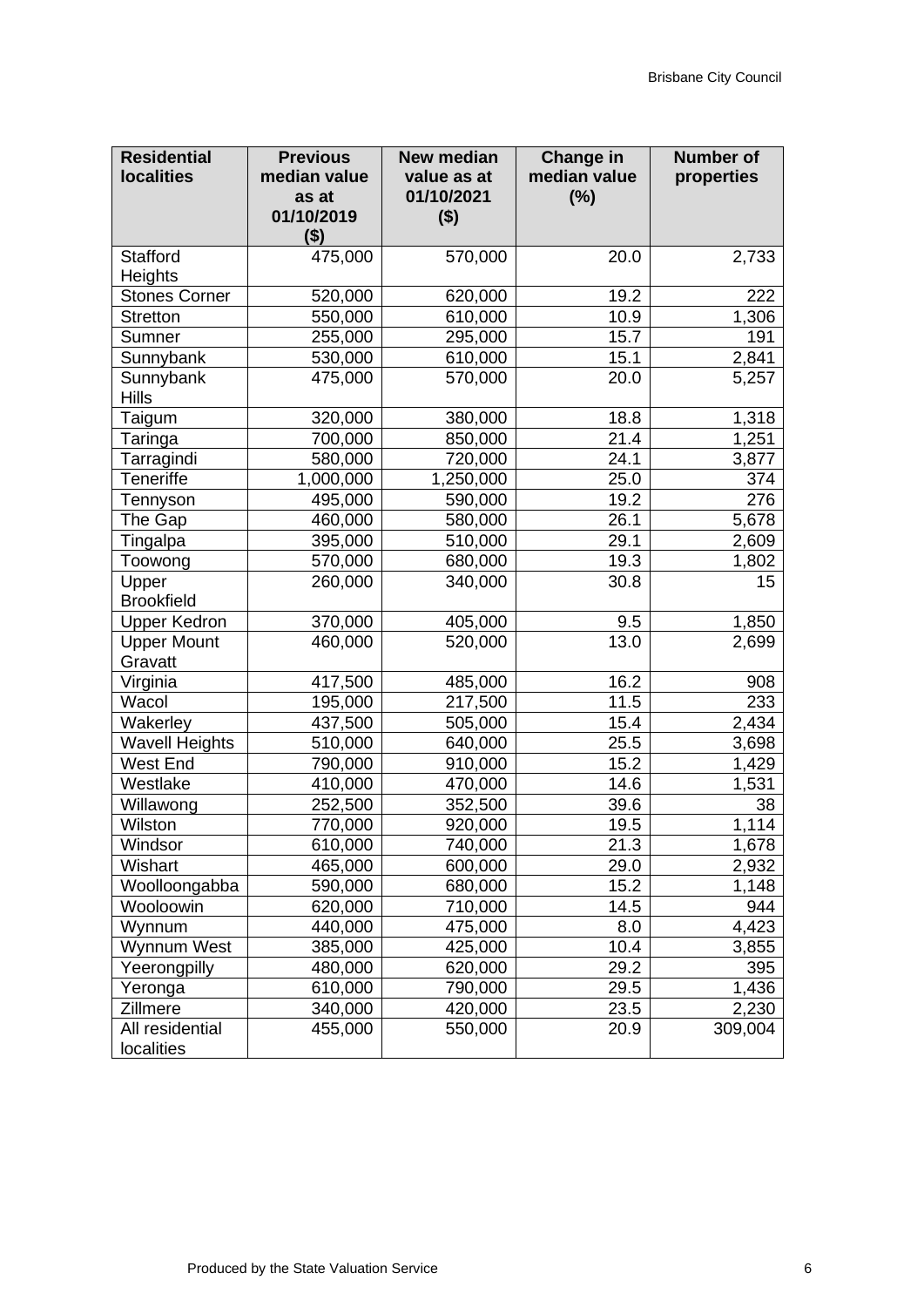#### *Explanatory Notes:*

- Residential land values have had slight to moderate increases in most residential localities, and increased significantly in some localities in the outer ring suburbs (10-20 km) of Brisbane.
- Most significant movements in median property values were in areas where land was previously valued below \$350,000, which is reflected in the significant increases in the outer ring suburbs.
- Most moderate increases occurred throughout the middle ring (5-10 km) and inner ring (0-5 km) localities with some minor increases limited to more well-established localities.
- The increases in the residential market have had the effect of blurring the line of what has been traditionally classed as inner and middle ring suburbs, particularly where land values are concerned.

### **Rural residential land**

Table 2 below provides information on median values for rural residential land within the Brisbane City Council area.

| <b>Land Use</b>      | <b>Previous</b><br>median value<br>as at<br>01/10/2019<br>(\$) | New median<br>value as at<br>01/10/2021<br>(\$) | Change in<br>median value<br>(%) | <b>Number of</b><br>properties |
|----------------------|----------------------------------------------------------------|-------------------------------------------------|----------------------------------|--------------------------------|
| Rural<br>residential | 650,000                                                        | 800,000                                         | 23.1                             | 8,517                          |

#### **Table 2 - Median value of rural residential land**

#### *Explanatory Notes:*

- All rural residential lands across Brisbane have seen moderate increases in value over the two-year period since the last valuation was undertaken.
- COVID-19-lead changes to flexible and remote working have seen an increased demand for rural residential 'lifestyle' blocks, leading to the increases seen. Localities across Brisbane such as Chandler, Gumdale, Ellen Grove and Bald Hills have all shown increases.